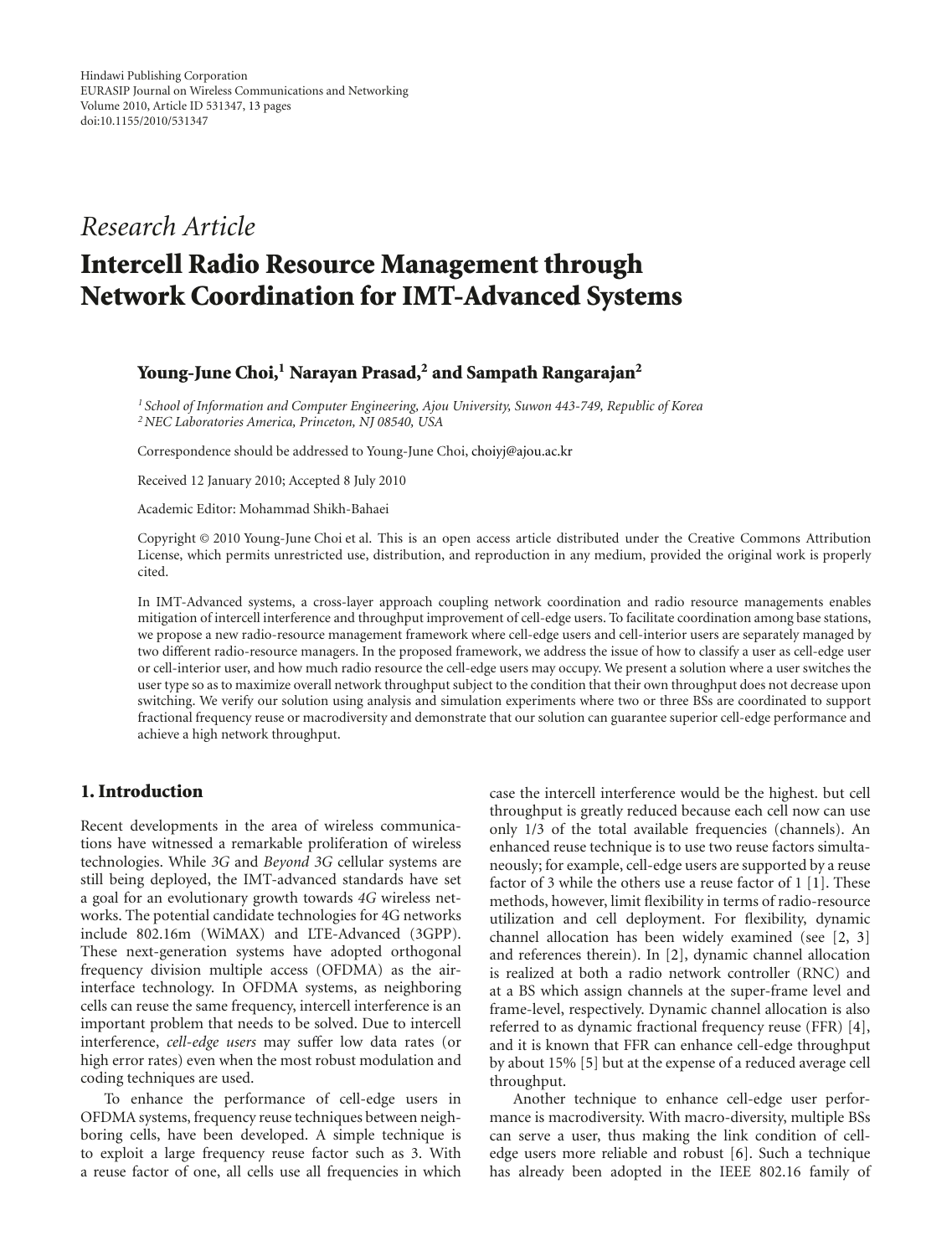standards but the current macro-diversity schemes limit the signaling formats (or space-time codes) that can be employed by the coordinated BSs. An emerging technique that is still in its infancy but has nevertheless generated enough interest, is that of network MIMO. The concept of network MIMO (a.k.a. multi-BS MIMO) to perform joint MIMO transmission and reception between multiple coordinated BSs and multiple users over the same radio resources [7, 8]. Network MIMO can be further divided into closedloop network MIMO, where coordinated BSs have access to and exploit fast changing channel state information to serve multiple users, or open loop network MIMO where only average channel quality information is used to serve the users. Note that open-loop network MIMO subsumes macro-diversity schemes as special cases. In this paper we present our solution to classify users by assuming a simple macro-diversity scheme but our techniques can be readily extended to other more general open-loop network MIMO schemes.

Both dynamic FFR and macro-diversity require coordinated RRM between neighboring BSs within the network. We use RRM to refer to both radio resource management and radio resource managers. If dynamic FFR is deployed in the system, designated neighboring BSs of a cell to which a certain cell-edge user is attached should avoid concurrent transmission over the same set of channels. If macro-diversity is used, one or more neighboring BSs should serve a certain cell-edge user at the same time; this means concurrent transmissions over the same set of channels from multiple BSs to the same user is required. To handle such requirements, the system needs network-level coordination of radio resources through a cross-layer approach between the network level and the radio level. In this paper, we consider two different backhaul network architecture options (hierarchical and flat) and develop a framework for networkassisted RRM within these architectures so as to maximize network throughput and enhance edge-user throughput.

In a conventional cellular architecture, network-level coordination is easier to achieve as radio resources are managed by an upper-level entity such as an RNC. For example, as seen in [2], techniques such as dynamic FFR and macro-diversity can be managed more easily at an RNC since they required coordination among multiple BSs. However, there are other techniques such as channel-aware opportunistic scheduling [9–11] and closed-loop MIMO operations that require real-time channel feedback from users [12]. Wireless channel characteristics, specifically for mobile users, fluctuate due to channel fading, and thus it is required that channel feedback be delivered within one slot/frame (5 msec in WiMAX systems and 1.67 msec in cdma2000 EV-DO/HDR systems) duration [11]. In this case, if RRM is implemented at a central entity, the two-hop delivery of feedback information from a mobile station to the upper-level entity through the BS may make this information outdated and not usable.

In HDR and HSDPA systems [13, 14], where opportunistic scheduling based on channel feedback plays a key role in enhancing cell throughput; user and channel scheduling is performed at the BSs. These systems do not implement

either dynamic FFR or macro-diversity both of which require network-level coordination and are at odds with implementing RRM functions at the BSs. In upcoming 4G systems where techniques such as dynamic FFR and macro-diversity are expected to be deployed together with conventional techniques such as opportunistic scheduling and closed-loop MIMO, it becomes imperative that a framework for RRM be developed to enable such coexistence.

In this paper, we propose a *two-level RRM* framework. We advocate the coexistence of two RRM entities, an upperlevel RRM and a lower-level RRM, within the backhaul architecture that connects the BSs. We separate users attached to a BS into two groups; one group consists of users who are classified as cell-edge users and the other consists of users who are classified as cell-interior users. The RRM functions for cell-edge users are handled by the upper-level RRM whereas those for cell-interior users are handled by the lowerlevel RRM. In a hierarchical backhaul architecture, we expect the upper-level RRM to be deployed at the RNC whereas in a flat backhaul architecture, each BS will deploy both the upper and lower-level RRMs. In the latter case, the upperlevel RRM deployed within a BS will coordinate the RRM of an attached cell-edge user with upper-level RRMs deployed at neighboring BSs.

The classification of cell-edge and cell-interior users are *not* based purely on geographic location as in conventional frequency reuse techniques. We classify users as cell-edge or cell-interior users with the goal of maximizing network throughput subject to the condition that the user throughput does not decrease upon switching; for example, a user at the edge of a cell may still get classified as a cell-interior user if such classification leads to higher network throughput with no attendant loss in the user throughput or conversely if such classification increases the user throughput without a loss in the network throughput, this can happen due to the multiuser diversity gain which is obtained when channeldependent scheduling is employed to serve cell interior users. Furthermore, we also show that as compared to a switching scheme which only aims to maximize the network throughput, our classification scheme results in a better celledge performance without a loss in network throughput. Within the proposed framework, we address three main problems: (1) initial user classification, (2) strategy to switch users from one class to another subsequently, and (3) radioresource reservation in neighboring cells for users who are classified as cell-edge users. We develop solutions for these problems in situations where dynamic FFR and macrodiversity mechanisms are available to cell-edge users. As discussed earlier, these mechanisms require radio resources from multiple neighboring cells.

The remainder of this paper is organized as follows. In Section 2, we provide a brief overview of the current framework for RRM support within a conventional 3G cellular network architecture, which is hierarchical, as well as a Beyond 3G system such as 802.16e (WiMAX) which is flat. In Section 3, we describe the proposed two-level framework for RRM and show its applicability within both a hierarchical architecture and a flat architecture; 4G systems are expected to implement the latter. The framework uses an upper-level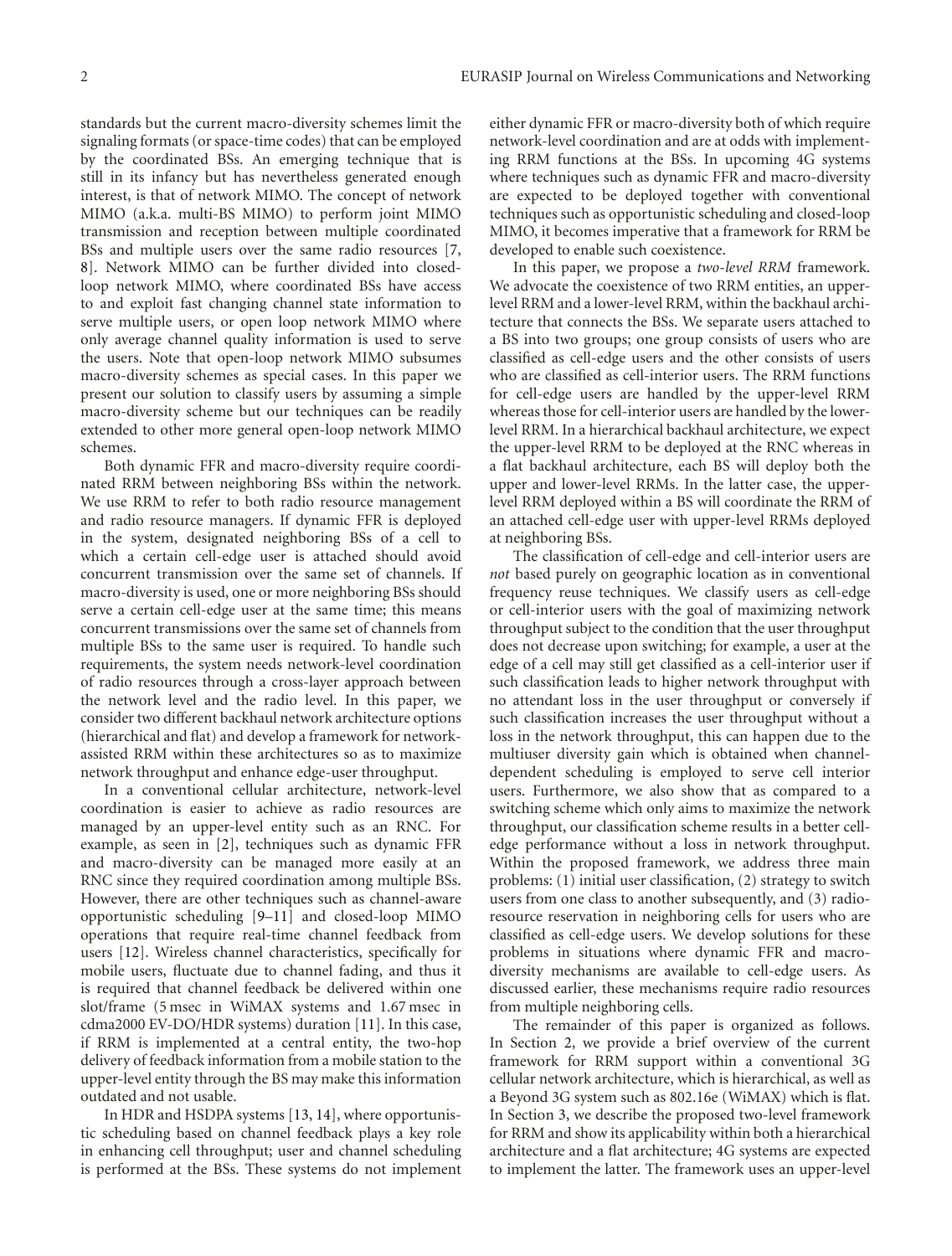

Figure 1: Access networks in WiMAX systems: (a) profile A, (b) profile C.

RRM and a lower-level RRM to handle cell-edge and cellinterior users, respectively. In Section 4, we introduce metrics for describing a mechanism for classifying users as cell-edge and cell-interior users, and explain initial user classification. In Section 5, we provide algorithms for switching a user between these two classes. In Section 7, simulation results demonstrate that our classification algorithms improve celledge performance. Section 8 provides conclusions from our work.

#### **2. Current RRM Framework**

Traditionally, 2.5G and 3G cellular networks have employed a hierarchical backhaul structure. Recently, Beyond 3G and 4G systems such as 802.16e and 802.16m (WiMAX) have been evolving more towards a flat architecture. The WiMAX standard has defined three different profiles for an access service network (ASN) which is the backhaul network that connects multiple BSs to an ASN gateway [15]. In Profile A, which is now defunct, most radio resources are managed by the ASN gateway as in traditional cellular networks and thus has a hierarchical structure. In Profile B, the functionalities of a BS and an ASN gateway are colocated on the same platform/solution, which makes the architecture flat. Profile

C also defines a flat architecture where all the RRM functions are performed at the BS.

Figure 1 presents the WiMAX ASN models for Profiles A and C. In both cases, the interface (named R6) between an ASN gateway and a BS is explicitly defined. In both these profiles, a BS implements a *RRA (radio resource agent)*, the difference being where the *RRC (radio resource controller)* is located. A RRA collects information on radio resources and supervises the MAC and PHY functions including power control. A RRC collects radio resource information from RRAs and performs RRM. In Profile A, the RRC is located at the ASN gateway whereas in Profile C, it is co-located with the RRA at the BS; Profile C does support a *RRC relay* at the ASN gateways to relay RRM messages that allows for interprofile RRM signaling between ASNs that are of type Profile A, B, or C.

In the next section, we will use the WiMAX ASN architecture for Profiles A and C to motivate our two-level RRM framework for a hierarchical architecture and a flat architecture, respectively.

## **3. Proposed RRM Framework**

*3.1. Hierarchical Architecture.* For a hierarchical backhaul network architecture we propose that upper-level RRM that manages cell-edge users be implemented at the ASN gateway and lower-level RRM that manages cell-interior users be implemented at the BSs. In this way, RRM functionality is distributed between the ASN gateway and the BSs. The motivation for this is as follows. As we discussed in an earlier section, mechanisms such as fractional FFR and macrodiversity require network-level coordination and an ASN gateway is the appropriate place to manage users which are cell-edge users and would benefit from these techniques. Similarly, cell-interior users are most benefited by mechanisms such as channel-aware scheduling and closed-loop MIMO both of which require real-time channel feedback information which are available at the BS; thus, lower-level RRM is best located at the BSs. Of course, our proposal requires that cell-edge and cell-interior users be classified appropriately, and this classification procedure is discussed in the next sections.

Since the cell-interior users are controlled by BSs, ASN gateways can relay data to/from those users without performing any RRM function. The cell-edge users are controlled by ASN gateways and in this case the BSs can relay data to/from those users without performing any RRM function. In addition to RRM functions for the appropriate set of users, common functions for all users at Layer 1 and Layer 2 are performed at the BSs and Layer 3 functions are performed at the ASN gateway.

Figure 2 presents our proposal implemented within a WiMAX system. In addition to the RRC (found in a Profile A ASN-gateway), we also require an RRC relay at the ASN gateway (similar to one found in a Profile C ASNgateway). The RRC at the ASN-gateway implements the upper-level RRM functionality and controls the RRA at the BS to manage cell-edge users. The RRC-relay allows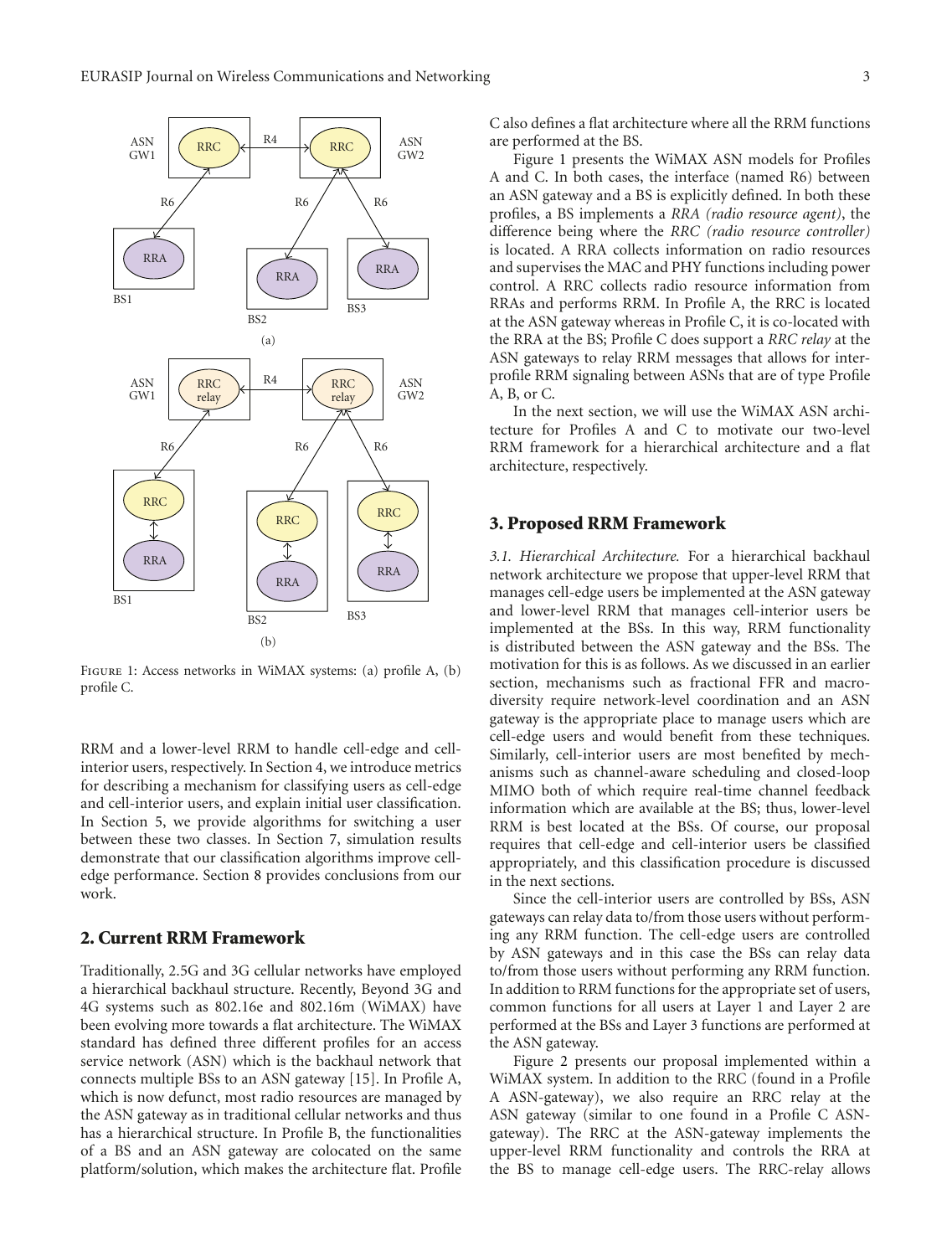

Figure 2: The proposed access network applied to WiMAX systems.

communication between two RRCs that are each located at the BSs. These RRCs at the BS implement the lowerlevel RRM and communicate with the local RRA to manage the cell-interior users. Note that RRCs in ASN gateways communicate directly with each other to manage cell-edge users who are the most likely to move across different ASN gateways.

Now that we have discussed our two-level RRM framework with respect to WiMAX architectures, we will henceforth use the terms upper RRC and lower RRC to denote a generic upper-level RRM and a lower-level RRM, respectively.

*3.2. Flat Architecture.* A two-level RRM framework can be implemented within a flat backhaul network architecture as well. Because there is no central coordinator to coordinate the BSs (such as an ASN gateway), each BS handles both its cell-edge users and cell-interior users; that is, an upper RRC and a lower RRC coexist at each BS. Each cell-edge user will have a serving BS to which it is attached that plays the role of a coordinator; these users are managed in a decentralized manner. Figure 3 illustrates implementation for upper and lower RRCs within a flat architecture. Using a negotiation protocol, a BS can designate a resource zone which is reserved for the cell-edge users that it coordinates with its neighboring BSs. This resource-zone specifies the different radio resources within the cell controlled by this BS that are a priori reserved to be used only by cell-edge users. When a cell-interior user changes classification to a cell-edge user, the serving BS will request reservation of radio resources for this user to the neighboring BSs. If the neighboring BSs are able to allocate enough resources, the user will be reclassified. The overall operation will be the same as in the hierarchical architecture, except the upper RRCs at neighboring BSs have to coordinate with one another to handle cell-edge users.

Therefore, we develop an algorithm of deciding whether a user will be served by an upper RRC or a lower RRC, which is applicable regardless of network architecture.

*3.3. Radio Resource Management.* In the proposed framework, both cell-edge and cell-interior users share radio resources. This sharing can be enabled through a simple mechanism where cell-edge users use radio resources first and the cell-interior users use the residual radio resources. This mechanism can be implemented, for example in



Figure 3: Downlink transmission in our flat architecture.



Figure 4: OFDMA frame with multiple zones in IEEE 802.16e systems. In our proposed architecture, PUSC and FUSC are assigned to upper RRC and lower RRC, respectively, over downlink and subcarriers are orthogonally allocated to cell *X* and cell *Y*.

the WiMAX standards, using existing frame structure. In a WiMAX (802.16e, 802.16m) system, the upper RRC can write the downlink and uplink maps by allocating subcarriers to cell-edge users first, and then the lower RRC can write the residual map for cell-interior users. This is implementable by the concept of multiple zones. IEEE 802.16 systems define multiple zones where each zone is able to support PUSC (partial usage of subcarriers), FUSC (full usage of subcarriers), and AMC (adaptive modulation and coding) modes, as shown in Figure 4. These zones can now be used by upper RRC and lower RRC to assign radio resources to cell-edge and cell-interior users, respectively. For example, the PUSC mode can be used orthogonally by cell-edge users whereas the FUSC or AMC mode can be used by cell-interior users.

One concern is that an upper RRC could monopolize radio resources available at a certain BS, thus starving its cell-interior users. To avoid this, we could restrict the total amount of zone/resource (e.g., number of subcarriers) that an upper RRC can occupy. More dynamically, radio resources can be adjusted according to a negotiation protocol between upper and lower RRCs, and it is also feasible to design an interactive RRM algorithm between both entities. The upper RRC may take into account the amount of data to be served at the lower RRC, or vice versa. Detailed protocols for such negotiation are beyond the scope of this paper.

In the next sections, we first discuss a classification algorithm for grouping users into cell-edge and cell-interior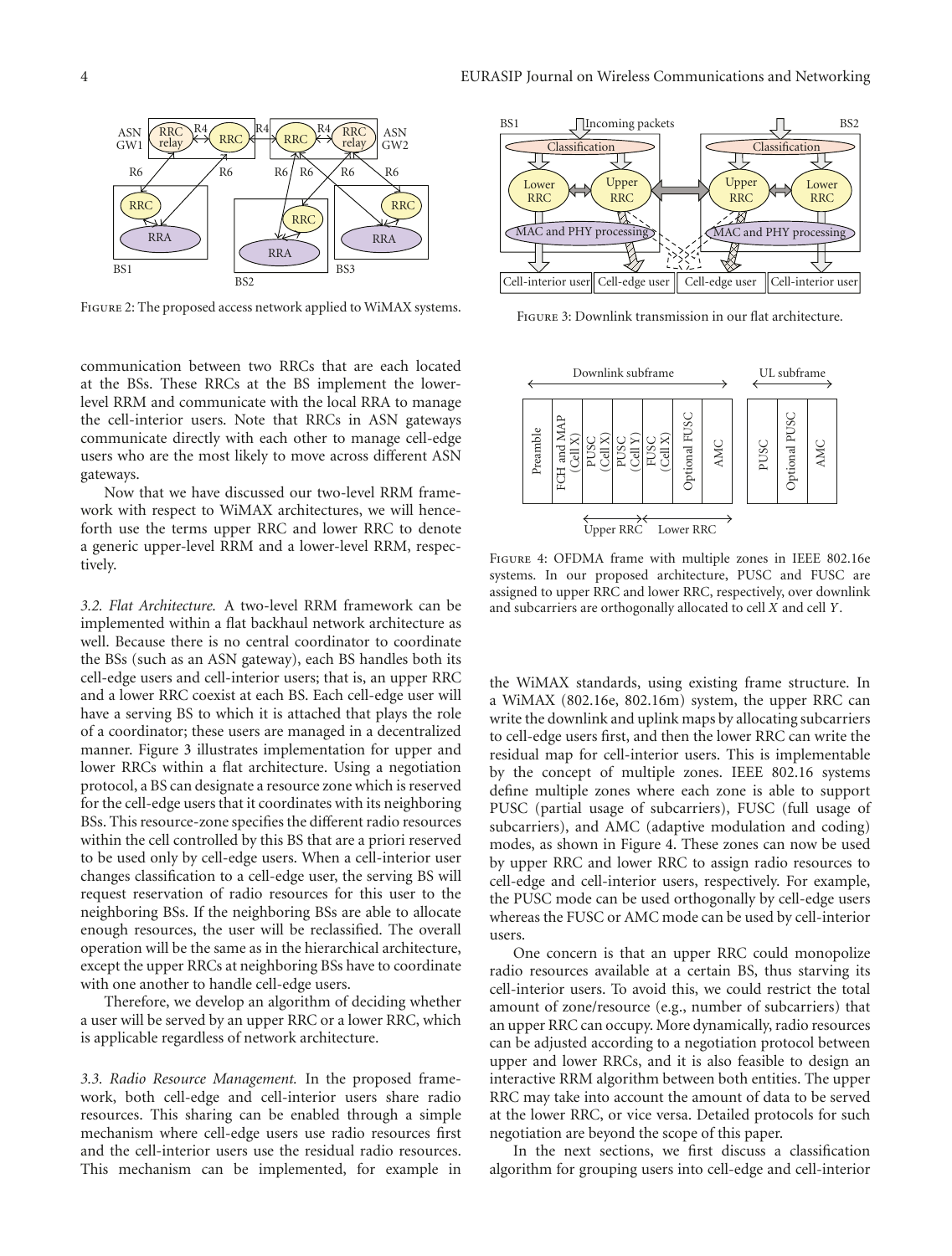users. Following that, we develop an algorithm to dynamically determine when a user should be reclassified. To implement the initial classification algorithm, classifiers that allocate a user to either an upper RRC or a lower RRC have to be located at the ASN gateways or at the BSs in the hierarchical architecture or flat architecture, respectively. These classifiers determine the classification of new users as well as the reclassification of existing users.

## **4. Initial User Classification and Metrics**

In this section, we introduce metrics for classifying a user as a cell-edge user to be assigned to an upper RRC and also describe the initial classification of a new user.

*4.1. Computation of User Capacities.* We would like to determine the capacity a user can achieve when it belongs to the lower RRC (cell-interior user group) or an upper RRC (cell-edge user group). For simplicity, we suppose that a user is able to measure their average signal-to-interference-plusnoise ratio (SINR) as well as the average signal strengths from one dominant neighboring BS and their serving BS, respectively. In the following, we only deal with the case where a cell-edge user is served by at most two BSs, since it is easy to extend the analysis to the case where three or more BSs can serve the user.

*4.1.1. Capacity of Cell-Interior Users.* Consider a specific lower RRC user in cell 1 and assume that it is served only by BS 1 without any cooperation by neighboring BSs. Let *C*<sup>1</sup> denote the resulting downlink capacity per unit resource and let *S*<sup>1</sup> denote the average received signal strength from BS 1 at the user of interest. Further, let the dominant interfering neighboring BS be indexed by 2 with *I*<sup>2</sup> denoting the average received signal strength from BS 2 at the user of interest. Next, let *Io* be the average interference to the user (which is in cell 1) generated by neighboring BSs other than BS 2 and let *N* be thermal noise variance. Then, the average received SINR of the user is given by  $S_1/(I_2 + I_0 + N)$ .  $C_1$  is a function of this average SINR, and can be computed as

$$
C_1 = \log\left(1 + \frac{S_1}{I_2 + I_0 + N}\right).
$$
 (1)

Letting  $\gamma_1 = S_1/(I_o + N)$  and  $\gamma_2 = I_2/(I_o + N)$ , we can rewrite  $C_1$  as

$$
C_1 = \log\left(1 + \frac{S_1}{\gamma_2(I_o + N) + I_o + N}\right) = \log\left(1 + \frac{\gamma_1}{\gamma_2 + 1}\right).
$$
\n(2)

Note that the average SINR here is a function of the distancedependent path-loss and possibly large-scale shadow fading but not of the small scale fading which changes on a much finer time scale and is assumed to be averaged out.

*4.1.2. Capacity of Cell-Edge Users.* Now consider two cases where the cell-edge users are supported by, (a) fractional frequency reuse, and (b) macro-diversity. In each case, no opportunistic scheduling is employed and the users are assigned rates based on their average SINRs.

(a) Dynamic FFR—in this case, to mitigate the interference from a dominant neighboring cell at a particular cell-edge user, the two BSs (serving BS as well as the dominant interfering BS) are coordinated such that the dominant neighboring BS will not use a certain quantity of resources that is allocated to the celledge user. As interference from the neighboring BS is eliminated, the user can achieve a better capacity. In particular, in the above example,  $I_2$  is removed so the user's capacity achieved by the cooperation of BSs 1 and 2 via FFR, denoted by *C*1,2, is expressed as

$$
C_{1,2} = \log\left(1 + \frac{S_1}{I_o + N}\right) = \log(1 + \gamma_1). \tag{3}
$$

(b) Macro-diversity—we consider Alamouti's spacetime coding [16] for supporting downlink macrodiversity. That is, the serving BS and the dominant neighboring BS transmit two signals  $y_1$  and  $y_2$  at the same time over the same frequency band, followed by  $-y_2^*$  and  $y_1^*$ . The transmissions from the two BSs can be coherently combined using a simple receiver [16]. Then, if the user is served by an upper RRC for macro-diversity, their capacity will be given by

$$
C_{1,2} = \log\left(1 + \frac{S_1 + I_2}{I_o + N}\right) = \log(1 + \gamma_1 + \gamma_2),\tag{4}
$$

Obviously, *C*1,2 in the two cases is higher than *C*<sup>1</sup> given in (1), but some amount of resource from BS 2 needs to be additionally provisioned for this user. It is possible to obtain orthogonal space-time codes for three transmit antennas, which in our case correspond to the antennas at the three neighboring BSs. From [17], it can be inferred that the resulting capacity is given by

$$
C_{1,2,3}(k) = \frac{3}{4} \cdot \log\bigg(1 + \frac{S_1 + I_2 + I_3}{I'_0 + N}\bigg). \tag{5}
$$

where  $I_2$  and  $I_3$  are the received signal strengths from two neighboring BSs, and  $I'_{o}$  is the interference from neighboring BSs other than those two BSs.

*4.2. Computation of Throughput.* The throughput of a cellinterior user *i* in cell *x* is denoted by  $T_x(i)$  and it can be expanded as  $T_x(i) = \alpha(i)C_x(i)$ , where  $C_x(i)$  denotes the average capacity of the interior user *i* in cell *x*.  $\alpha(i)$ denotes the average ratio of resource allocated to user *i* (e.g., the average ratio of slots or quantity of resource in the frequency and time domains). Similarly, the throughput of a cell-edge user *i* managed by the cooperation of BS *x* and BS  $y$  is denoted by  $T_{x,y}(i)$  and it can be expanded as  $T_{x,y}(i) = \alpha(i)C_{x,y}(i)$ , where the average capacity  $C_{x,y}(i)$  can be computed as in (3) or (4) depending on whether FFR or macro-diversity is employed. Note that each cell expends a fraction of its available resources to serve the cell-edge users.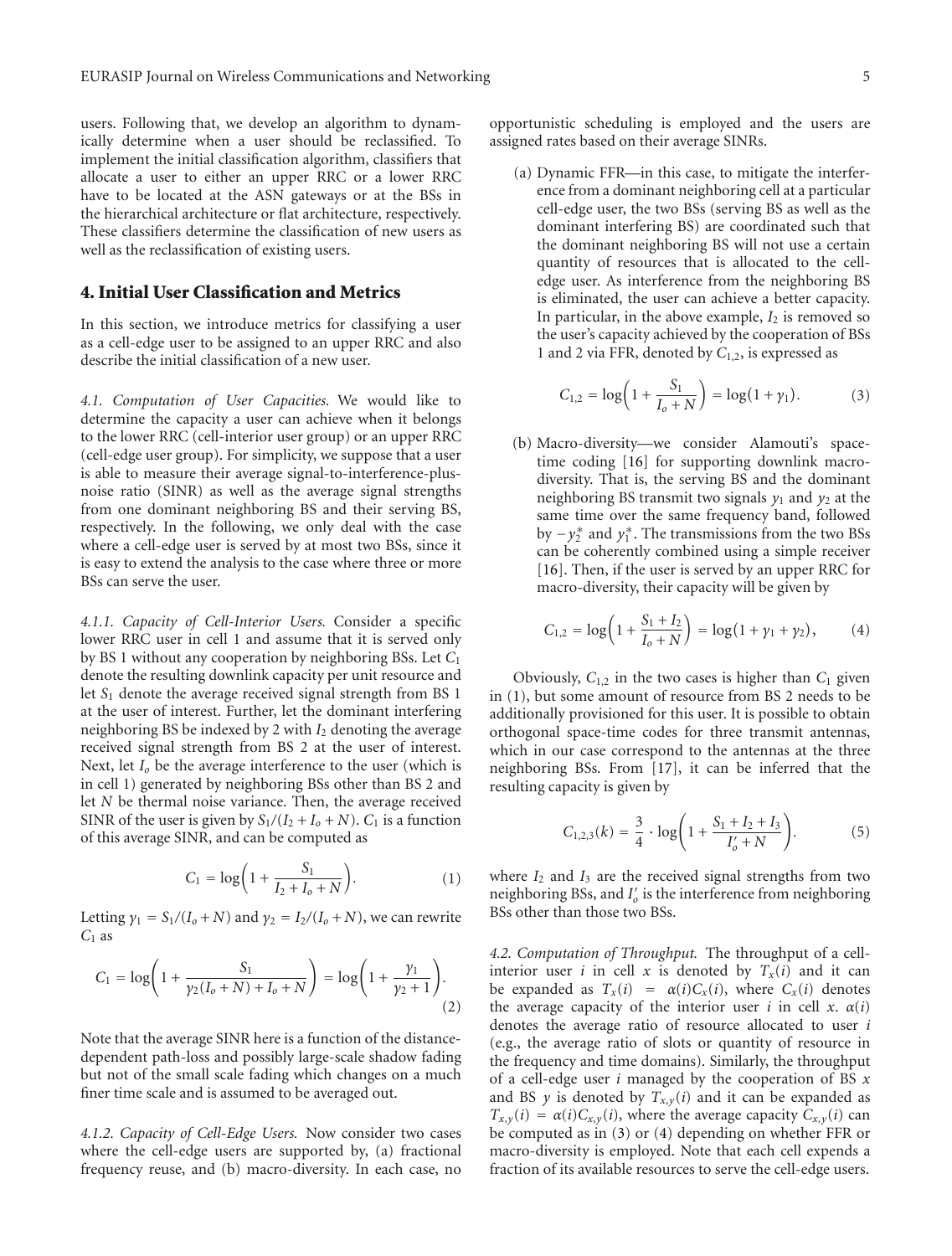The assignment of *α*'s relies on a scheduling policy employed at the BSs. We do note that while user *k* is managed by the lower RRC,  $\alpha(k)$  may be adjusted by the scheduling policy used or by the reclassification of other users. On the other hand, the ratio *α* for a cell-edge user is determined when the user is admitted into the network as a cell-edge user or when the user is switched from the lower RRC to the upper RRC. This computation will be illustrated in the sequel. However, we assume  $\alpha(k)$  to be a constant value while user *k* is being managed by the upper RRC. This simplifying assumption is made because resource rearrangement for such users entails complex calculation involving all the combinations of pairs of neighboring BSs. To summarize,  $\alpha(k)$  changes in the following cases.

- (i)  $\alpha(k)$  can decrease, if user *k* is managed by the lower RRC and a new user requiring the cell resource arrives.
- (ii)  $\alpha(k)$  can increase, if user k is managed by the lower RRC and some resource is freed due to the departure of an existing user who occupied the cell resource.
- (iii)  $\alpha(k)$  can increase or decrease, if user *k* switches the serving RRC from a lower RRC to an upper RRC, or vice versa.
- (iv) Besides,  $\alpha(k)$  is forced to change by a hand-off that occurs regardless of the classification of the user.

Let  $\beta_x$  be the ratio of resource in cell *x* allocated for celledge users.  $\beta_x$  can then be expressed as

$$
\beta_x = \sum_{y \in V_x} \sum_{i \in U_{x,y}} \alpha(i), \qquad (6)
$$

where  $U_{x,y}$  is the set of cell-edge users which are managed by the cooperation of BSs  $x$  and  $y$ , and  $V_x$  is the set of BSs which cooperate with BS *x* (i.e., its neighboring BSs). BS *x* will use the remaining resource  $1 - \beta_x$  for its cell-interior users. We further assume that  $\beta_x \leq \beta_{\text{max}}$  in order to avoid monopolization of the resources by the upper RRC.

*4.3. Initial User Classification.* A new user is admitted to the system as a cell-edge or a cell-interior user. We consider a simple scheme that guarantees a minimum throughput *T*min(*i*) given by user *i*'s QoS requirement

$$
T_x(i) \geq T_{\min}(i); \quad T_{x,y}(j) \geq T_{\min}(j), \quad \forall x, y, i, j. \tag{7}
$$

The capacity of a new user  $n$ ,  $C_x(n)$ , upon admission as a cellinterior user in cell  $x$  is first estimated. Similarly, the capacity  $C_{x,y}(n)$  of the user upon admission as a cell-edge user served by BSs *x* and *y* is also computed using (3) or (4). Then, the user can be admitted as a cell-interior user by BS *x* only if its minimum throughput requirement can be met, that is, only if

$$
\sum_{i\in L_x} \frac{T_{\min}(i)}{C_x(i)} + \frac{T_{\min}(n)}{C_x(n)} \le 1 - \beta_x - \delta,
$$
\n(8)

where  $L_x$  is the set of cell-interior users in cell  $x$  and  $\delta$  is a margin for absorbing the change of some users' average

capacities or accepting hand-off users; for our discussion, *δ* is considered to be a design parameter. If user *n* is admissible in BS *x* as a cell-interior user, a ratio  $\alpha(n)$  is determined according to the scheduling policy adopted by BS *x*. Once  $\alpha(n)$  is determined, the classifier (or admission controller) checks if there exists an *α* (*n*) acceptable by BSs *x* and *y* for some  $y \in V_x$  (using our upward RRC switch algorithm in Section 5) which can lead to better system and user throughputs. If such an  $\alpha'(n)$  exists, the user is admitted as a cell-edge user which is served by BSs *x* and *y*; otherwise it is admitted as a cell-interior user which is served by BS *x*.

Notice that in (8), we have implicitly assumed that the throughput of an existing interior user *i* in cell *x* does not change upon addition of a new user. However, when channel dependent scheduling is employed, users may achieve a greater throughput due to a larger multiuser diversity gain. Thus, (8) is a conservative condition for admitting a new user. In general, for channel dependent scheduling, the increase in throughput with the addition of a new user or the decrease in throughput with the deletion of another interior user, is small when the number of interior users is sufficiently large (10 or more verified in simulations). Henceforth, in the case of channel dependent scheduling, we will assume a sufficiently large population of interior users in each cell and ignore this change in the average capacity of an interior user.

## **5. Strategy for User Reclassification**

We now derive the condition for reclassifying users and switching them from upper RRC to lower RRC or vice versa. Users that do not satisfy these conditions will, by default, not be reclassified. The objective behind reclassifying users is to maximize the sum throughput over all the users in the network covered by an ASN gateway (or a set of BSs deployed for cooperation) subject to a minimum throughput guarantee for each user. In particular, each user is allocated to either a lower RRC or an upper RRC to meet the following objective:

$$
\max \left[ \sum_{x \in \mathcal{N}} \sum_{i \in L_x} T_x(i) + \sum_{x, y \in \mathcal{N}} \sum_{j \in U_{x,y}} T_{x,y}(j) \right]
$$
\n
$$
T_x(i) \ge T_{\min}(i); \quad T_{x,y}(j) \ge T_{\min}(j), \quad \forall x, y, i, j,
$$
\n(9)

where  $N$  is the set of BSs within the domain. Further, this reclassification is also subject to the condition that the switching (reclassified) user's throughput must not decrease.

We are now ready to propose our reclassification strategy in which a user is allowed to switch only if both its own throughput as well as the system throughput do not decrease and at-least one of them strictly increases.

*5.1. Upward RRC Switch.* We first consider an upward RRC switch algorithm, when user *k* tries to switch their RRC from a lower RRC to an upper RRC. Assume that the user is being served by cell 1 and the current ratio  $\alpha$  for the user is  $\alpha(k)$ .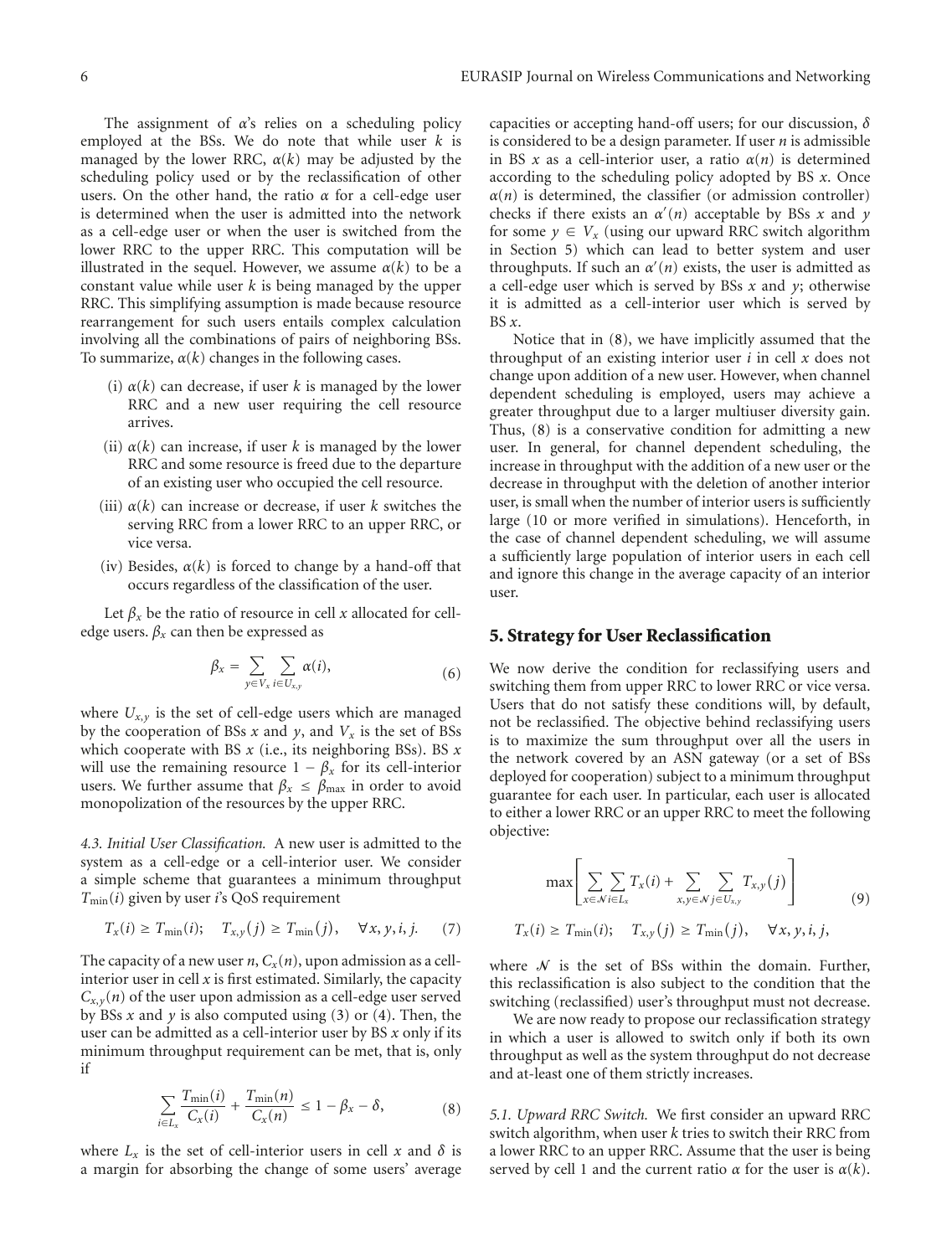Suppose that user *k*'s ratio changes to *α* (*k*) after the RRC switch, when he is supposed to be managed by BSs 1 and 2. User *k* will accept the RRC change when their throughput becomes higher by changing the RRC, so the first condition for reclassification is

$$
\alpha'(k)C_{1,2}(k) - \alpha(k)C_1(k) \ge 0.
$$
 (10)

Since  $\alpha'(k)C_{1,2}(k) \ge \alpha(k)C_1(k) \ge T_{\min}(k)$ , the condition in (10) will ensure that the minimum throughput requirement will also be satisfied postswitching.

Next, we consider the impact of switching on system throughput which is more involved. In particular, there are three factors that must be accounted for.

*(i) The Throughput Loss in Cell 2.* Notice that user *k* postswitching will take an additional resource *α* (*k*) from BS 2 which could have been used for other users in that cell if it had not been used for dynamic FFR or macrodiversity. However, it is very hard to precisely estimate this throughput loss since it depends on the cell 2's scheduling rule. Consequently, we use a simple way to quantify this loss as  $\alpha'(k) \cdot C_2$ , where  $C_2$  is the average per-user capacity of cell 2's interior users. Note that with our assumption of infinitely backlogged traffic, cell-interior users of any BS will always fully utilize the available resources.

*(ii) The Throughput Change in Cell 1.* The throughput of the current serving cell (cell 1) can change due to switching in the following manner. First, if  $\alpha'(k) < \alpha(k)$ , the residual part *α*(*k*) − *α* (*k*) will be distributed among cell 1's interior users and together they will achieve an average throughput gain of  $(\alpha(k) - \alpha'(k)) \cdot C_1$ , where  $C_1$  is the average peruser capacity of cell 1's interior users (excluding user *k*). Otherwise, that is, if  $\alpha'(k) > \alpha(k)$ , cell 1's interior users will lose an average throughput of  $(\alpha'(k) - \alpha(k)) \cdot C_1$ . In either case, the net throughput change in cell 1 is expressed by  $(\alpha(k) - \alpha'(k)) \cdot C_1.$ 

*(iii) System Constraints.* We must ensure that the switching operation does not violate the minimum throughput requirement of any user or the maximum limit on the resource ratio reserved for cell-edge users in any cell. Specifically, if either  $\beta_1 + \alpha'(k)$  or  $\beta_2 + \alpha'(k)$  is greater than *β*max, or the additional resource *α* (*k*) taken from BS 2 or  $\alpha'(k) - \alpha(k)$  taken from BS 1 (when  $\alpha'(k) > \alpha(k)$ ) jeopardizes the minimum allocation for users in  $L_2$  or  $L_1$  − {*k*}, user *k* cannot be allowed to use *α* (*k*) by the upper RRC.

Thus, the first two conditions dictate that a postswitching ratio *α* (*k*) chosen to maximize the network-side throughput in (9), should satisfy

$$
\alpha'(k)\Big[C_{1,2}(k)-\overline{C}_1-\overline{C}_2\Big]-\alpha(k)\Big[C_1(k)-\overline{C}_1\Big]\geq 0.\quad (11)
$$

On the other hand, the system constraints impose that  $\alpha'(k)$ should also be constrained to satisfy

$$
\alpha'(k)
$$
  
\n
$$
\leq \min \left[ \beta_{\max} - \beta_1, \beta_{\max} - \beta_2,
$$
  
\n
$$
1 - \beta_1 - \sum_{i \in L_1 - \{k\}} \frac{T_{\min}(i)}{C_1(i)}, 1 - \beta_2 - \sum_{i \in L_2} \frac{T_{\min}(i)}{C_2(i)} \right].
$$
\n(12)

Thus, the optimal ratio  $\alpha'(k)$  can be determined by solving the following optimization problem:

$$
\max \alpha'(k) \Big[ C_{1,2}(k) - \overline{C}_1 - \overline{C}_2 \Big] - \alpha(k) \Big[ C_1(k) - \overline{C}_1 \Big]
$$
  
subject to (10), (11), and (12). (13)

The solution for the above objective is given by the following proposition which is proved in Appendix A.

**Proposition 1.** *The condition of changing a user k's RRC from a lower RRC to an upper RRC with the cooperation of BSs 1 and 2 is summarized as follows:*

(i) *If*  $C_{1,2}(k) - \overline{C}_1 - \overline{C}_2 < 0$  and  $C_1(k) - \overline{C}_1 < 0$ , then *switching is allowed only if*

$$
\overline{C}_1 \cdot C_{1,2}(k) - \left(\overline{C}_1 + \overline{C}_2\right) \cdot C_1(k) \ge 0 \tag{14}
$$

*and if the postswitching ratio*  $\alpha(k)C_1(k)/C_{1,2}(k)$  *meets the condition* (12)*. The optimal α* (*k*)*, when these two conditions are met, is given by*

$$
\alpha'(k) = \frac{\alpha(k)C_1(k)}{C_{1,2}(k)}.\tag{15}
$$

- (ii) *If*  $C_{1,2}(k) C_1 C_2 = 0$  *and*  $C_1(k) C_1 < 0$ ,  $\alpha'(k)$  *can be chosen arbitrarily subject to* (10) *and* (12)*.*
- (iii) *If*  $C_{1,2}(k) \overline{C_1} \overline{C_2} > 0$  *and*  $C_1(k) \overline{C_1} \le 0$ ,  $\alpha'(k)$ *should be the maximal available value subject to* (10) *and* (12)*.*

The case of  $C_{1,2}(k) - \overline{C}_1 - \overline{C}_2 > 0$  and  $C_1(k) - \overline{C}_1 > 0$  will be separately mentioned at the end of this subsection.

*5.2. Downward RRC Switch.* Next, we describe a downward RRC switch algorithm, when user *k* managed by the upper RRC through cooperation between BSs 1 and 2, tries to switch their RRC to a lower RRC managed by cell 1. Also, let  $\alpha(k)$  and  $\alpha'(k)$  be the resource ratios before and after the switch, respectively. In order to determine the user's throughput postswitching for a given  $\alpha'(k)$ , the system can use a capacity  $C_1(k)$  which is computed using the average SINR reported by user *k* had he been an interior user in cell 1.

As in the case of upward RRC switch, user *k* will accept the RRC switch when their throughput becomes higher by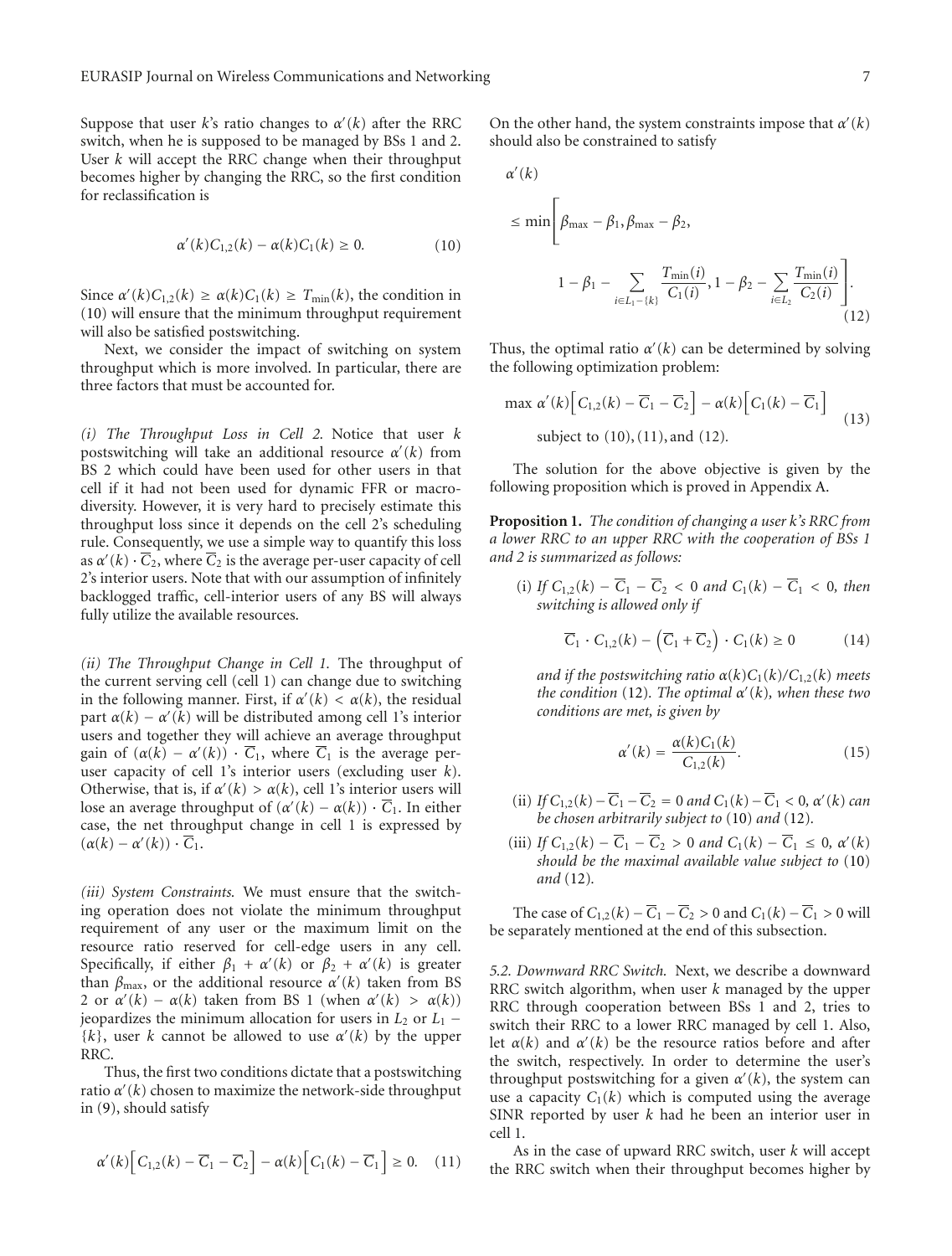changing the RRC. Consequently, the first condition for the downward RRC switch is given by

$$
\alpha'(k)C_1(k) - \alpha(k)C_{1,2}(k) \ge 0.
$$
 (16)

Next, the impact of the downward RRC switch on the system throughput depends on the following factors.

*(i) The Throughput Gain in Cell 2.* The reclassification of user *k* will release a ratio *α*(*k*) of resource in BS 2 which can be distributed to the cell-interior users in BS 2. Thus, the average sum throughput gain by interior users in cell 2 can be quantified as  $\alpha(k) \cdot \overline{C_2}$ .

*(ii) The Throughput Change in Cell 1.* Notice that if *α* (*k*) *< α*(*k*), the residual part *α*(*k*) – *α*<sup>'</sup>(*k*) can be distributed to cell 1's interior users who will together achieve an average throughput gain of  $(\alpha(k) - \alpha'(k)) \cdot \overline{C}_1$ . Otherwise, that is, if  $\alpha'(k) > \alpha(k)$ , they will lose an average throughput of  $(\alpha'(k) - \alpha(k)) \cdot \overline{C_1}.$ 

(*iii*) System Constraints. In the case  $\alpha'(k) > \alpha(k)$ , the additional resource  $\alpha'(k) - \alpha(k)$  taken from BS 1 should not jeopardize the minimum throughput requirement of any of its interior users in *L*1.

Therefore, a postswitching ratio *α* (*k*) is acceptable only if it leads to an increase in system throughput, that is, it satisfies

$$
\alpha'(k)\Big[C_1(k)-\overline{C}_1\Big]-\alpha(k)\Big[C_{1,2}(k)-\overline{C}_1-\overline{C}_2\Big]\geq 0,\quad(17)
$$

and also respects the system constraints, that is,

$$
\alpha'(k) \le 1 - \beta_1 - \sum_{i \in L_1} \frac{T_{\min}(i)}{C_x(i)}.
$$
 (18)

Thus, the optimal ratio  $\alpha'(k)$  can be determined by solving the following optimization problem:

$$
\max \alpha'(k) \Big[ C_1(k) - \overline{C}_1 \Big] - \alpha(k) \Big[ C_{1,2}(k) - \overline{C}_1 - \overline{C}_2 \Big] \quad (19)
$$
\n
$$
\text{subject to (16), (17), and (18).}
$$

The solution to the above problem is given by the following proposition. The proof is omitted because it is similar to that of the previous proposition corresponding to the upward RRC switch.

**Proposition 2.** *The conditions for reclassifying a user k and changing their RRC from an upper RRC to a lower RRC is summarized as follows.*

(i) *If*  $C_1(k) - \overline{C}_1 < 0$  *and*  $C_{1,2}(k) - \overline{C}_1 - \overline{C}_2 < 0$ *, then switching is allowed only if*

$$
\left(\overline{C}_1 + \overline{C}_2\right) \cdot C_1(k) - \overline{C}_1 \cdot C_{1,2}(k) > 0, \tag{20}
$$

*and if the postswitching ratio*  $\alpha(k)C_{1,2}(k)/C_1(k)$  *meets the condition* (18)*. The optimal α* (*k*)*, when these two conditions are met, is given by*

$$
\alpha'(k) = \frac{\alpha(k)C_{1,2}(k)}{C_1(k)}.\tag{21}
$$

(ii) If 
$$
C_1(k) - \overline{C_1} = 0
$$
 and  $C_{1,2}(k) - \overline{C_1} - \overline{C_2} < 0$ ,  $\alpha'(k)$  can  
be chosen arbitrarily subject to (16) and (18).

(iii) If 
$$
C_1(k) - \overline{C_1} > 0
$$
 and  $C_{1,2}(k) - \overline{C_1} - \overline{C_2} \le 0$ ,  $\alpha'(k)$  should be the maximal possible value subject to (16) and (18).

*Remark 1.* The case of  $C_1(k) - \overline{C}_1 > 0$  and  $C_{1,2}(k) - \overline{C}_1$  –  $\overline{C}_2$  > 0 can be considered in both upward and downward switchings, where *α* (*k*) should be the maximal possible value subject to other constraints. Suppose that user *k* in cell 1 is served by a lower RRC and satisfies  $C_1(k) - \overline{C}_1 > 0$ and  $C_{1,2}(k) - \overline{C}_1 - \overline{C}_2 > 0$ . Then, if upward switching is permitted, the user will seek a maximal *α* (*k*) subject to the other conditions required for the upward RRC switch. Upon switching, the user will then try to switch to a lower RRC, again seeking a maximal  $\alpha'(k)$  subject to the other conditions required for the downward RRC switch. It can be verified that an upward (third) switch will be not possible and the same observation holds if the user were originally served by the upper RRC. Thus, users satisfying  $C_1(k) - \overline{C}_1 > 0$  and  $C_{1,2}(k) - \overline{C}_1 - \overline{C}_2 > 0$  may switch at most twice, and in our simulation, such users are observed to mainly remain in the lower RRC.

*Remark 2.* We now justify the extra condition we imposed that a user's throughput must not decrease upon switching, instead of just requiring an increase in system throughput for switching, where the latter will be referred to as *relaxed switching* in the sequel. This additional constraint ensures better cell-edge performance by protecting cell edge users against loss in throughput. Consider the upward switch of a user in cell 1 and assume that an upward switch is possible in relaxed upward switching but not in our switching. In this case, with upward relaxed switching, the system can decide to reclassify an interior user with a lower average capacity as a cell-edge user and allocate a resource ratio just enough to meet its minimum throughput. Moreover, the increase in system throughput in this case is due to an increase in the sum throughput of cell 1's other interior users. A similar observation holds for the downward switch case. Thus, the additional constraint prevents the system from using switching to boost system throughput by starving edge users.

*5.3. Simplified Solutions.* We now develop simplified solutions for both the RRC switch algorithms when the capacity of an interior user can be computed using (1). We make the assumption that in order to be eligible for switching a user must satisfy  $C_1(k) < \overline{C}_1$  as well as  $C_{1,2}(k) < \overline{C}_1 + \overline{C}_2$ . Note that this assumption is reasonable since the average capacity of a user *k* at the edge of cell 1 will be smaller than the average per-user capacity of the cell-interior users and is validated in our simulation. As a consequence, only the first cases in both Propositions 1 and 2 are now possible and we address them below.

*5.3.1. Fractional Frequency Reuse.* Suppose that fractional frequency reuse is employed to support the cell-edge users.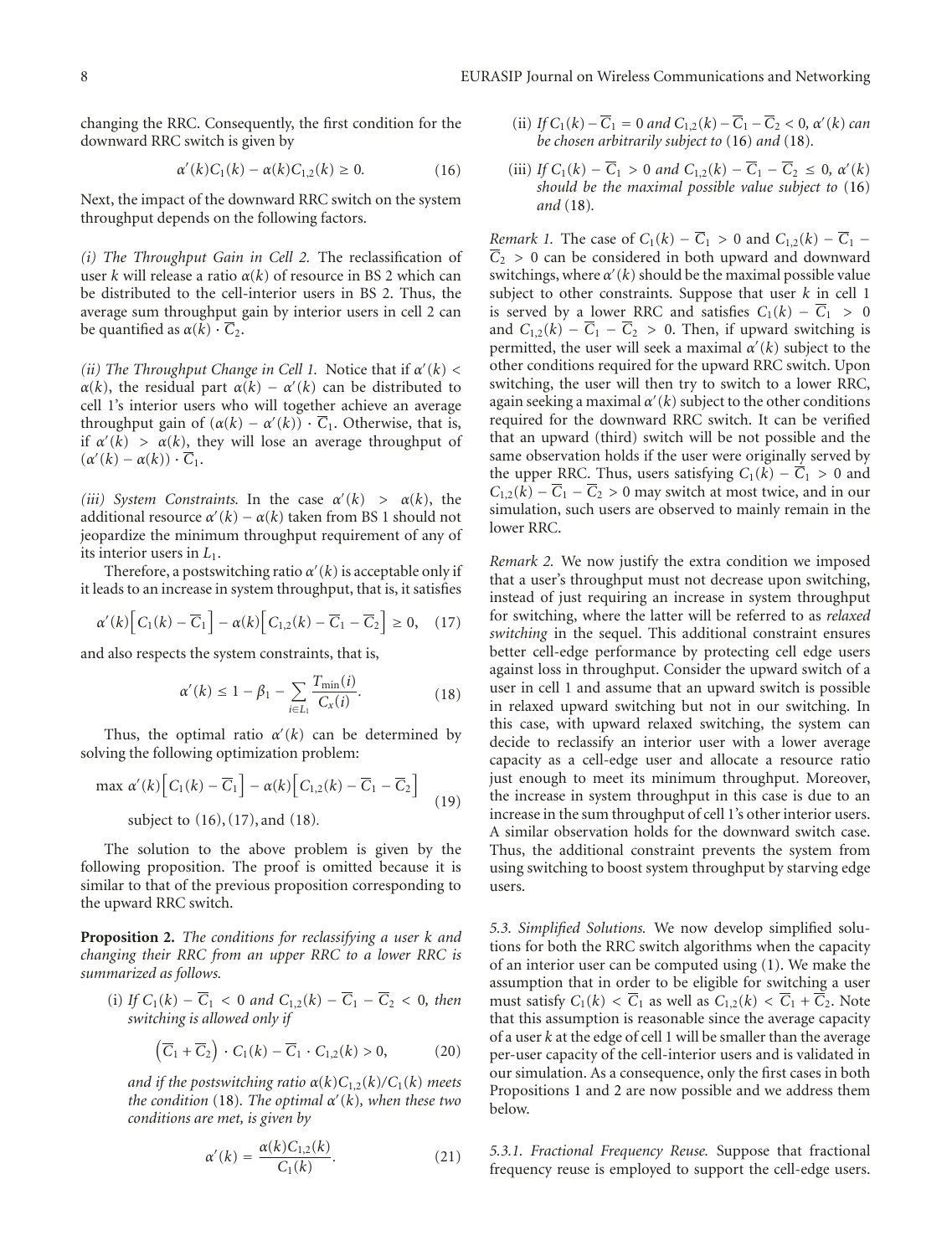Now consider the upward RRC switch. Using the capacity expression given in (3), the condition in (14) can be expressed as

$$
\overline{C}_1 \log(1+\gamma_1) - \left(\overline{C}_1 + \overline{C}_2\right) \log\left(1 + \frac{\gamma_1}{\gamma_2 + 1}\right) \ge 0. \qquad (22)
$$

The above expression in turn can be compactly written as

$$
(1 + \gamma_1)(1 + \gamma_2)^{1 + \lambda} \ge (1 + \gamma_1 + \gamma_2)^{1 + \lambda}, \tag{23}
$$

where  $\lambda = \overline{C_2}/\overline{C_1}$ . Similarly, it can be shown that the corresponding condition for the downward RRC switch is given by (23) but where the inequality is reversed.

*5.3.2. Macrodiversity.* Next, when macro-diversity is employed to support the cell-edge users, using the capacity expression given in (4), the condition (14) in the upward RRC switch can be expressed as

$$
\overline{C}_1 \log(1+\gamma_1+\gamma_2) - \left(\overline{C}_1 + \overline{C}_2\right) \log\left(1+\frac{\gamma_1}{\gamma_2+1}\right) \ge 0.
$$
\n(24)

This can be further rewritten as

$$
(1 + \gamma_2)^{1 + \lambda} \ge (1 + \gamma_1 + \gamma_2)^{\lambda}.
$$
 (25)

The corresponding condition for the downward RRC switch is given by (25) but where the inequality is reversed.

Therefore, in order to decide the RRC switch using the simplified conditions, each user can report  $\gamma_1$  and  $\gamma_2$  to the classifier, and the classifier should be able to determine *λ*. The role of  $\gamma_1$ ,  $\gamma_2$ , and  $\lambda$  is highlighted in the following proposition.

**Proposition 3.** *An upward RRC switch requires an increasing value of*  $\gamma_2$  *as*  $\lambda$  *increases, given an arbitrarily fixed*  $\gamma_1$ *. Conversely, a downward RRC switch requires a decreasing value of γ*<sup>1</sup> *as λ increases, given an arbitrarily fixed γ*2*.*

The proof is given in Appendix B.

Figure 5 depicts the boundary conditions of switching a RRC as a function of  $\gamma_1$  and  $\gamma_2$  as given by (23) and (25) for fractional frequency reuse and macro-diversity, respectively. As stated in Proposition 3, a greater *γ*<sub>2</sub> is needed for an upward switch when *λ* is higher.

Thus far, we have assumed that the average capacity of the interior users in a neighboring cell is available. When this information is unavailable in the network, or each user (instead of an classifier or an admission controller) independently wants to decide the RRC switch without networklevel information, we can obtain approximate conditions assuming  $\lambda = 1$  (i.e.,  $\overline{C}_1 = \overline{C}_2$ ). Then, the conditions of (14) and (20) are simply expressed by

$$
C_{1,2}(k) - 2C_1(k) \ge 0, \quad C_{1,2}(k) - 2C_1(k) < 0. \tag{26}
$$

Specifically, in the case of macro-diversity, the boundary condition in (25) is given by

$$
\gamma_2 = \frac{\left(1 + 4\gamma_1\right)^{1/2} - 1}{2},\tag{27}
$$



Figure 5: Boundary conditions of switching a RRC.

which provides an insight for designing *H Add Threshold* and *H Delete Threshold* for *macrodiversity hand-off procedure* defined in the IEEE 802.16e standard [18]. The IEEE 802.16e standard introduces a macro diversity hand-off procedure where a mobile user is able to transmit or receive unicast messages and traffic from multiple BSs at the same time interval. According to [18], when the long-term SINR of a serving BS is less than *H Delete Threshold*, the mobile station shall send MOB MSHO-REQ to require dropping this serving BS from the diversity set, and when the longterm SINR of a neighboring BS is higher than *H Add Threshold*, the mobile station shall send MOB MSHO-REQ to require adding this neighbor BS to the diversity set.

#### **6. Implementation Issue**

The overhead of RRC switch is the exchange of signaling messages for switch request and response between two RRCs. If the algorithms are triggered more frequently, the classification will probably be more accurate, but the overhead will be higher. The overhead is related to how frequently  $C_1(k)$ ,  $C_{1,2}(k)$ ,  $\overline{C}_1$ , and  $\overline{C}_2$  in (14) change.

One factor that affects a user's capacity, that is,  $C_1(k)$  and  $C_{1,2}(k)$  as well as  $\overline{C}_1$  and  $\overline{C}_2$ , is user mobility, because the capacity of fast-moving users may vary in a small-time scale. If they are able to compute  $\gamma_1$  and  $\gamma_2$  via a long-term average, they will not suffer from frequent RRC switch. An alternative is to make fast-moving users always be managed by the upper RRC regardless of whether they are classified as cell-interior or cell-edge users.

Meanwhile, a factor that affects  $\overline{C}_1$  or  $\overline{C}_2$  is addition or deletion of a user in the cell, which may trigger switching of other users. This is explained by simultaneous switching. In case more than two users trigger switching simultaneously, the conditions of a permissible switching is also derived.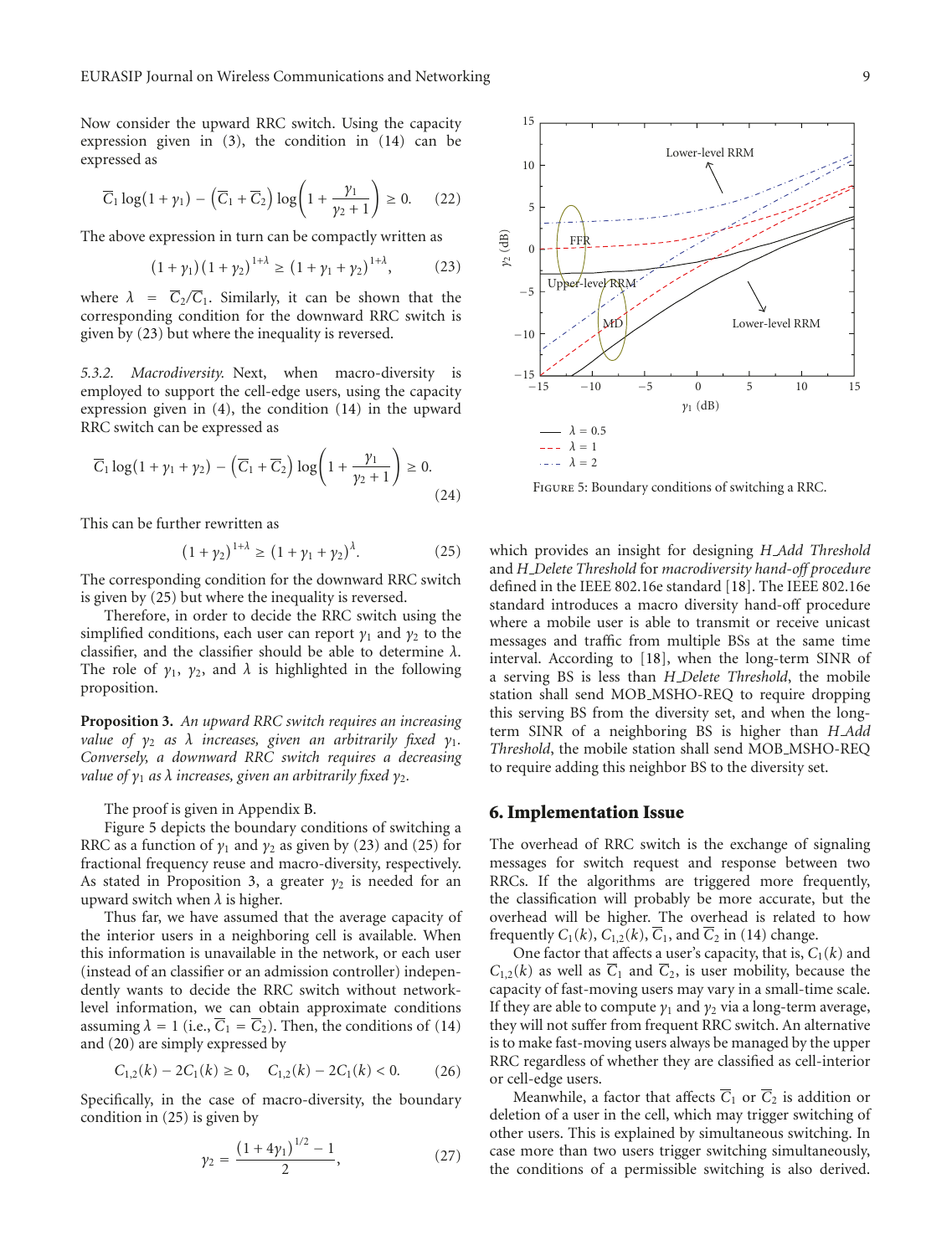TABLE 1: Parameters for simulation [19].

| Channel bandwidth | $5\,\mathrm{MHz}$ | No. of subchannels | 8         |
|-------------------|-------------------|--------------------|-----------|
| Carrier frequency | $2.3$ GHz         | TX power at BSs    | 43 dBm    |
| Cell radius       | 1 Km              | Path loss exp.     | 4         |
| Shadowing var.    | 8 dB              | Max. Doppler vel.  | $3$ Km/hr |
| Number of users   | 30                | $T_{\min}(i)$      | 150 Kbps  |
| Simulation time   | 60 seconds        | No. of simulations | 1000      |

We refer to the set of all users for which reclassification is permissible as the permissible set. We can adopt a *sequential* approach where the user from the permissible set which offers the highest throughput gain upon switching is selected and reclassified. The permissible set is then recomputed before switching the next selected user. In each step, the procedure is the same as the reclassification algorithm stated earlier. This approach will converge to a state for which the permissible set is empty, because at each step, the system throughput strictly increases upon switching.

## **7. Simulation Results**

We evaluated the performance in an OFDMA-based wireless network by simulation experiments, emulating mobile WiMAX systems with parameters listed in Table 1. We consider a single omnidirectional antenna at each transmitter and each receiver. In our simulator, users are uniformly distributed in a hexagonal cell and BSs of 6 first-tier and 12 second-tier neighboring cells generate intercell interference to those users. Our channel model follows path loss with an exponent of 4, Gaussian shadowing with zero mean and variance of 8 dB, and Rayleigh fading. We use the Jakes' model [20] to generate frequency-selective Rayleigh fading followed by the Doppler effect with the maximum velocity of 3 Km/hr. To serve cell-interior users, BSs either adopt a round-robin (RR) scheduling algorithm or a multichannel proportional fair (PF) scheduling algorithm [21] that guarantees minimum throughput (150 Kbps for all users in our setting) [10]. It is assumed that the channel coefficients are perfectly known at the BS and the data rate is then determined by the Shannon capacity. In our simulation, each user measures the two strongest *γ*'s from their neighboring BSs, and the serving BS is able to coordinate with one or two of those neighboring BSs. The cell performance was computed during the simulation time of 60 seconds, after each user's RRC had been completely determined according to our algorithm.

Our simulation results show that users are appropriately classified into cell-edge and cell-interior types by our algorithms. We confirmed that (i) the first cases in Propositions 1 and 2 are generally observed, (ii) FFR and macro-diversity (MD) increase cell-edge throughput by up to 15% when  $\lambda = 1$  without a loss in system throughput, and (iii) more users switch to the cell-edge type when the neighboring cell is lightly loaded.

Figure 6 plots the ratio of edge users in the cell. The celledge users are now divided into the users coordinated by



Figure 6: The ratio of cell-edge users for FFR-2, FFR-3, MD-2, and MD-3.



FIGURE 7: Distribution of cell-edge users'  $\gamma_1$  and  $\gamma_2$  when macrodiversity is used and  $C_1 = C_2$ .

two BSs (FFR-2 and MD-2) and users coordinated by three BSs (FFR-3 and MD-3). Here, PF scheduling for cell-interior users is only plotted, because RR scheduling has the same tendency. In any cases, users can take advantage of FFR-2 or MD-2 more than FFR-3 or MD-3. Interestingly, the ratio of users supported by MD-3 is very small unlike MD-2, which means that macro-diversity by three BSs is not so beneficial in enhancing the throughput of cell-edge users.

Figure 7 shows the distribution of cell-edge users' *γ*<sup>1</sup> and  $\gamma_2$  in the case of Figure 5, when macro-diversity by at most two BSs is employed and  $\overline{C}_1 = \overline{C}_2$ . The black area represents *γ*<sup>1</sup> and *γ*<sup>2</sup> of those users by simulation results and two lines represent the threshold given by (14). In this experiment, the other cases except the first one in Propositions 1 and 2 are rarely observed; for instance, the ratio of such cases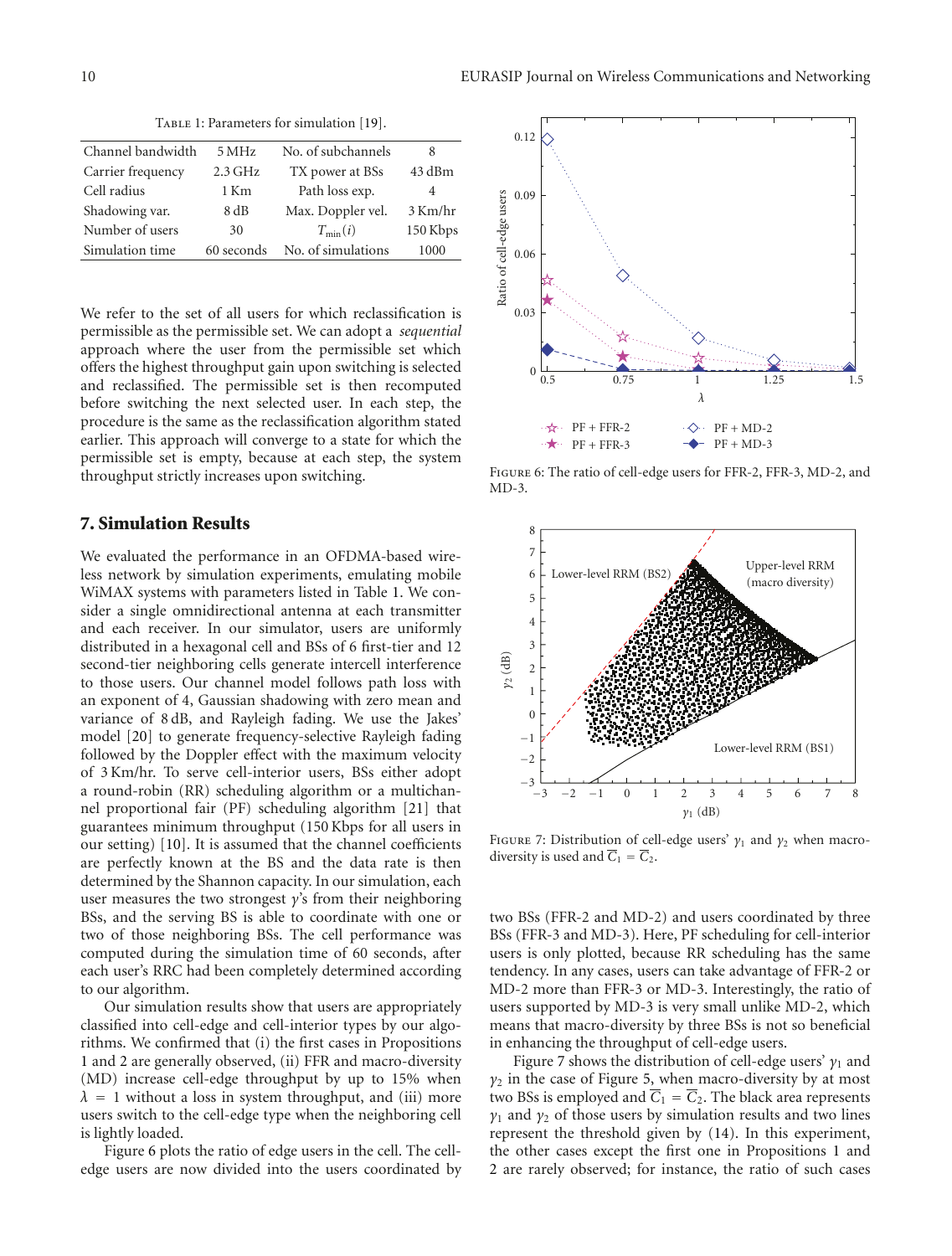

Figure 8: An example: the region of cell-edge users in a cell.



**ZZZ** System

Figure 9: Comparison of cell-edge users' average throughput and system throughput in various mechanisms.

is only 0.5% among all users at  $\lambda = 0.2$  and it approaches zero as *λ* increases above 0.2. Therefore, as expected, the first cases can be regarded as the simplified solution in general. Furthermore, Figure 8 shows the possible location of celledge users in a hexagonal cell, when a user type is classified according to (26).

The average cell-edge throughput and system throughput (i.e., cell throughput in this simulation) are presented in Figure 9 when  $\lambda = 1$ . Both "PF + FFR" and "PF + MD" represent the cases where cell-interior users are supported by the PF scheduling and cell-edge users are supported by FFR or MD. The proposed algorithm shows better cell-edge throughput, compared to the relaxed switching ("Relaxed") mentioned in Remark 2. Also, our algorithm is compared to a simple mechanism (represented by "Fixed") where RRC



FIGURE 10: Throughput improvement of upper-managed users compared to the case with no upper RRC.



Figure 11: Throughput comparison between MD and FFD as a function of *λ*.

switch is determined by a fixed threshold,  $\gamma_1 - \gamma_2$  (3 dB or 7 dB). Here, *γ*<sup>2</sup> is given by the neighboring BS that interferes most dominantly.

In the case of Figure 9, we obtained throughput improvement of cell-edge users, as shown in Figure 10. Compared to the case of no upper RRC, the proposed one improves cell-edge throughput by 13.0% and 14.3% for FFR and MD, respectively, without a loss in system throughput, while the relaxed case improves it only by 4.2%. But the "Fixed" algorithm degrades those users' throughput. In summary, the proposed algorithm achieves the best celledge throughput without losing system throughput. We omit "PF + FFR" for the fixed and relaxed switching because it results in a slightly inferior cell-edge performance to " $PF + MD$ ".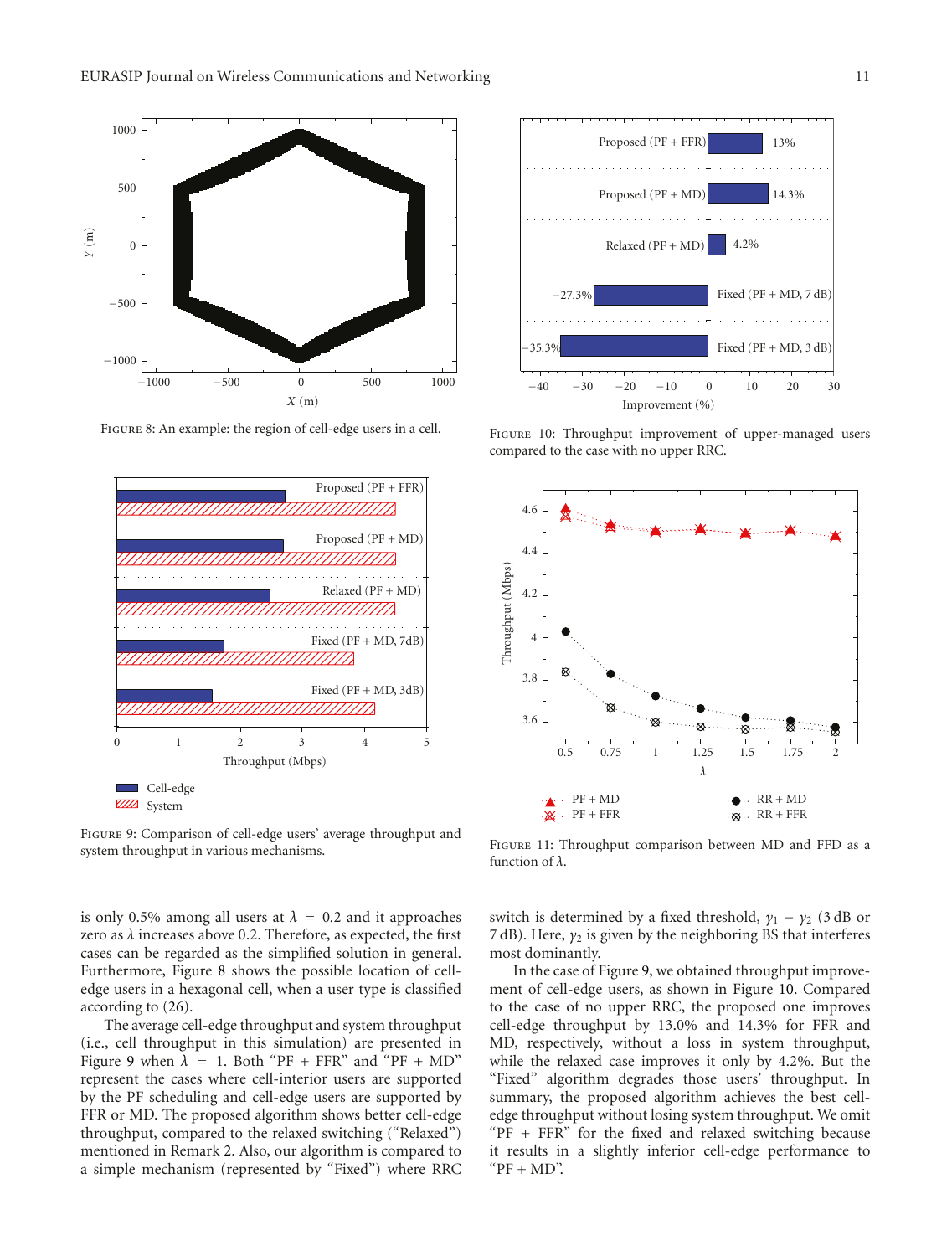

Figure 11 shows the throughput comparison between FFR and MD as a function of  $\lambda$ , when  $\lambda$  is averaged over six neighboring cells. Throughput improvement decreases as *λ* increases, because less users are allowed to switch to the upper RRC. When PF is used for cell-interior users, there is little difference between FFR and MD. In contrast, when RR scheduling is employed for cell-interior users (see "RR + FFR" and " $RR + MD$ "), it is shown that MD is better than FFR in improving the overall throughput.

The effect of  $\lambda$  is demonstrated in Figure 12 that plots *β* as a function of *λ*. Here, *β* also includes the fraction of resource allocated to cell-edge users who are located in six neighboring cells. As discussed in Proposition 3, users are less likely to switch to the upper RRC as *λ* increases. To obtain this result, we imposed no upper limit on  $\beta$  (i.e.,  $\beta_{\text{max}} = 1$ ). When RR scheduling is employed for cell-interior users, they do not take advantage of opportunistic scheduling, and thus it drives more users to switch to the upper RRC. Therefore, *β* in case of RR scheduling is much greater than that of PF scheduling.

#### **8. Conclusion**

We have proposed a new RRM framework for widearea wireless data networks that manages radio resources of cell-interior and cell-edge users separately. We believe that our framework can be employed with many recent approaches that require network coordination to improve cell-edge throughput, including fractional frequency reuse, macro-diversity, and various other forms of network MIMO techniques applicable to cell-edge users, although we focused on fractional frequency reuse and macro-diversity in this work. The work presented in this paper has been limited to downlink data transmission; RRM schemes for uplink in conjunction with downlink would be one avenue for future work.

#### **Appendices**

## **A. Proof of Proposition 1**

In the case of (i), the RRC switch is possible if an  $\alpha'(k)$  exists such that

$$
\alpha(k)\frac{C_1(k)}{C_{1,2}(k)} \le \alpha'(k) \le \alpha(k)\frac{\overline{C}_1 - C_1(k)}{\overline{C}_1 + \overline{C}_2 - C_{1,2}(k)},\qquad (A.1)
$$

which is obtained from (10) and (11). The upper bound must be greater than the lower bound, which results in (14). The objective is maximized by the minimal value; that is,  $\alpha'(k)$  =  $\alpha(k)C_1(k)/C_{1,2}(k)$ . The proofs of the other cases are omitted because they follow along similar lines.

#### **B. Proof of Proposition 3**

For brevity, we only prove the case of upward switching. In the case of fractional frequency reuse, (23) is equivalent to

$$
\lambda < \frac{\log(1 + \gamma_1)}{\log(1 + \gamma_1/(\gamma_2 + 1))} - 1 \triangleq f(\gamma_2)
$$
 (B.2)

In the case of macro-diversity, (25) can be rewritten as

$$
\lambda < \frac{1}{1 - \log(1 + \gamma_2)/\log(1 + \gamma_1 + \gamma_2)} - 1 \triangleq g(\gamma_2). \quad (B.3)
$$

It is easily proved that for a fixed  $\gamma_1$ ,  $f(\gamma_2)$  and  $g(\gamma_2)$  are monotonically increasing functions of *γ*2. Therefore, as the average capacity of a neighboring cell 2 increases (i.e., as *λ* increases), an increasing value of  $\gamma_2$  is required.

### **Acknowledgment**

Part of this paper was presented in the Proceedings of QSHINE 2009. This research was partly supported by the MKE (the Ministry of Knowledge Economy), Korea, under the ITRC (Information Technology Research Center) support program supervised by the NIPA (National IT Industry Promotion Agency) (NIPA-2009-C1090-0902-0003).

#### **References**

- [1] T.-P. Chu and S. S. Rappaport, "Overlapping coverage with reuse partitioning in cellular communication systems," *IEEE Transactions on Vehicular Technology*, vol. 46, no. 1, pp. 41–54, 1997.
- [2] G. Li and H. Liu, "Downlink radio resource allocation for multi-cell OFDMA system," *IEEE Transactions on Wireless Communications*, vol. 5, no. 12, pp. 3451–3459, 2006.
- [3] S.-E. Elayoubi, O. Ben Haddada, and B. Fourestié, "Performance evaluation of frequency planning schemes in OFDMAbased networks," *IEEE Transactions on Wireless Communications*, vol. 7, no. 5, pp. 1623–1633, 2008.
- [4] Qualcomm R1-050896, "Description and simulations of interference management technique for OFDMA based E-UTRA downlink evaluation," 3GPP TSG-RAN WG1 #42, August 2005.
- [5] S. Kim, J. Kim, D. Lim, B. C. Ihm, and H. Cho, "Interference mitigation using FFR and multi-cell MIMO in downlink," IEEE C802.16m-08/783r1, July 2008.